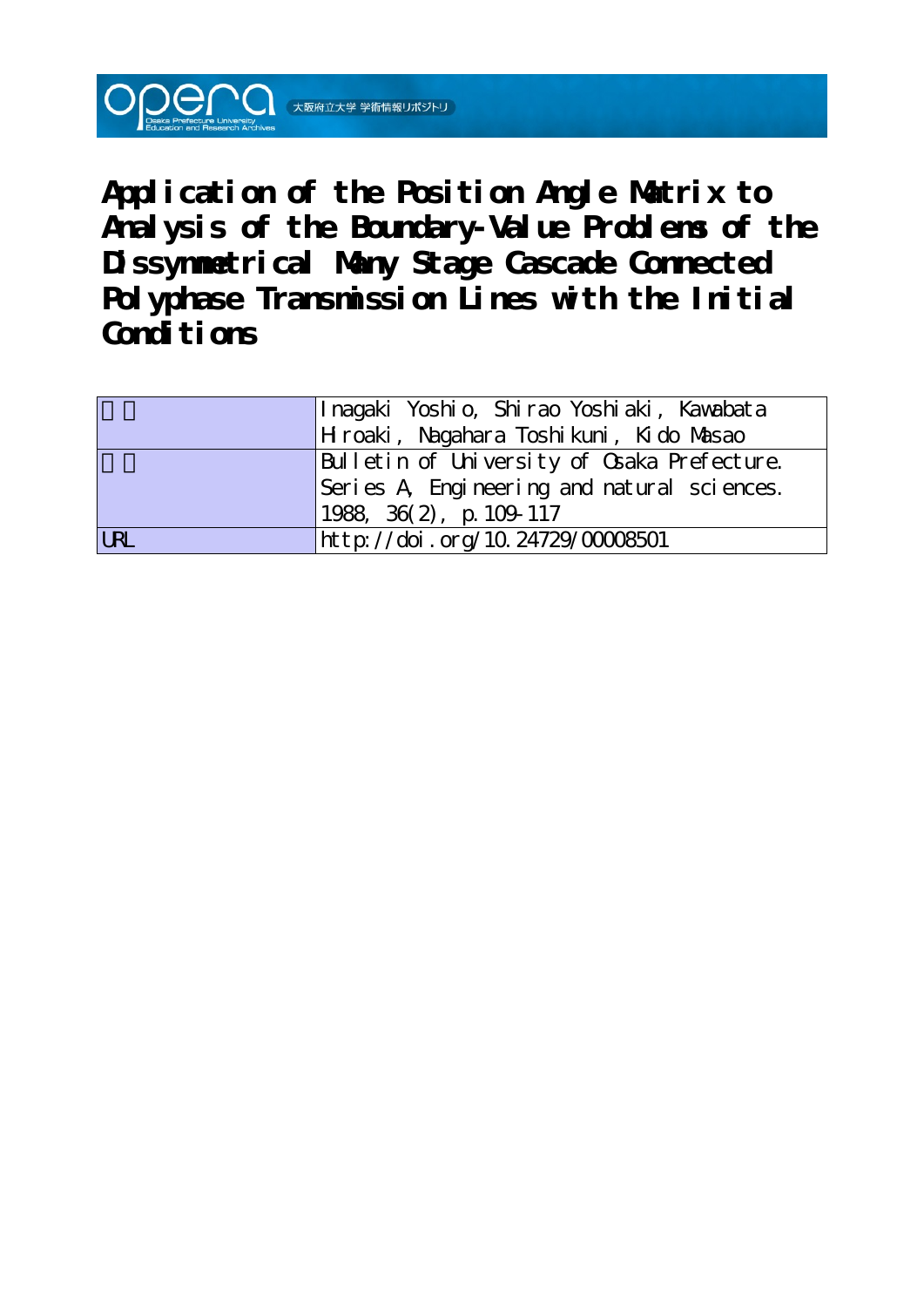# Application of the Position Angle Matrix to Analysis of the Boundary-Value Problems of the Dissymmetrical Many Stage Cascade Connected Polyphase Transmission Lines with the Initial Conditions

# Yoshio INAGAKI', Yoshiaki SHIRAO", Hiroaki KAWABATA\*, Toshikuni NAGAHARA\* and Masao KIDO\*

(Received November 15, 1987)

In this paper the line potential and the line current along the combined dissymmetrica! multi-conductor transmission system are calculated by making use of the position angle matrix. These are the general solutions of the system, which have been solved under arbitrary and initial conditions of system.

### 1. Introduction

In the previous papers<sup>1,2)</sup> we dealt with the boundary-value problem in the multiple-stage cascade connected polyphase transmission system by making use of the position angle matrix and showed that the line potential<sup>1)</sup> and the line current<sup>2)</sup> at any point were given in the compact form by using the position angle matrix with some numerical examples for the practical case. But in those papers we considered only the electric sources at the sending ends of the transmission lines and ignored the initial values of voltages or currents distributed on the transmission lines.

 In this paper we take into consideration not only the eiectric sources at the sending ends of the transmission lines but also the arbitrary initial values of potentials and currents on the 1ines. The construction of the transmission system is substantially the same as that in the previous paper<sup>2)</sup>, and it is generally assumed that different lines are connected in series and the arrangement of conductors at any stage is dissymmetrical, socalled the combined dissymmetrical multi-conductor transmission system.

 Although the system has the initial values, we can easily obtain the solutions, potentials and currents at any point on the transmission line, under the arbitrary boundary conditions by making use of the position angle matrix. This leads to get the solutions of potentials and currents of such a system from the diagram directly using the position angle matrices without solving the initial and boundary value problem of simultaneous partial differential equations.

## 2. Solutions of Potentials and Currents on the 2-Stage Combined Multi-Conductor System

Consider a 2-stage combined *n*-conductor transmission system having lengths  $l_1$  and  $l_2$  as shown in Fig. 1. A group of voltage sources  $[e_0]$  and a group of impedances  $[z_1]$ 

Department of Electrical Engineering, College of Engineering.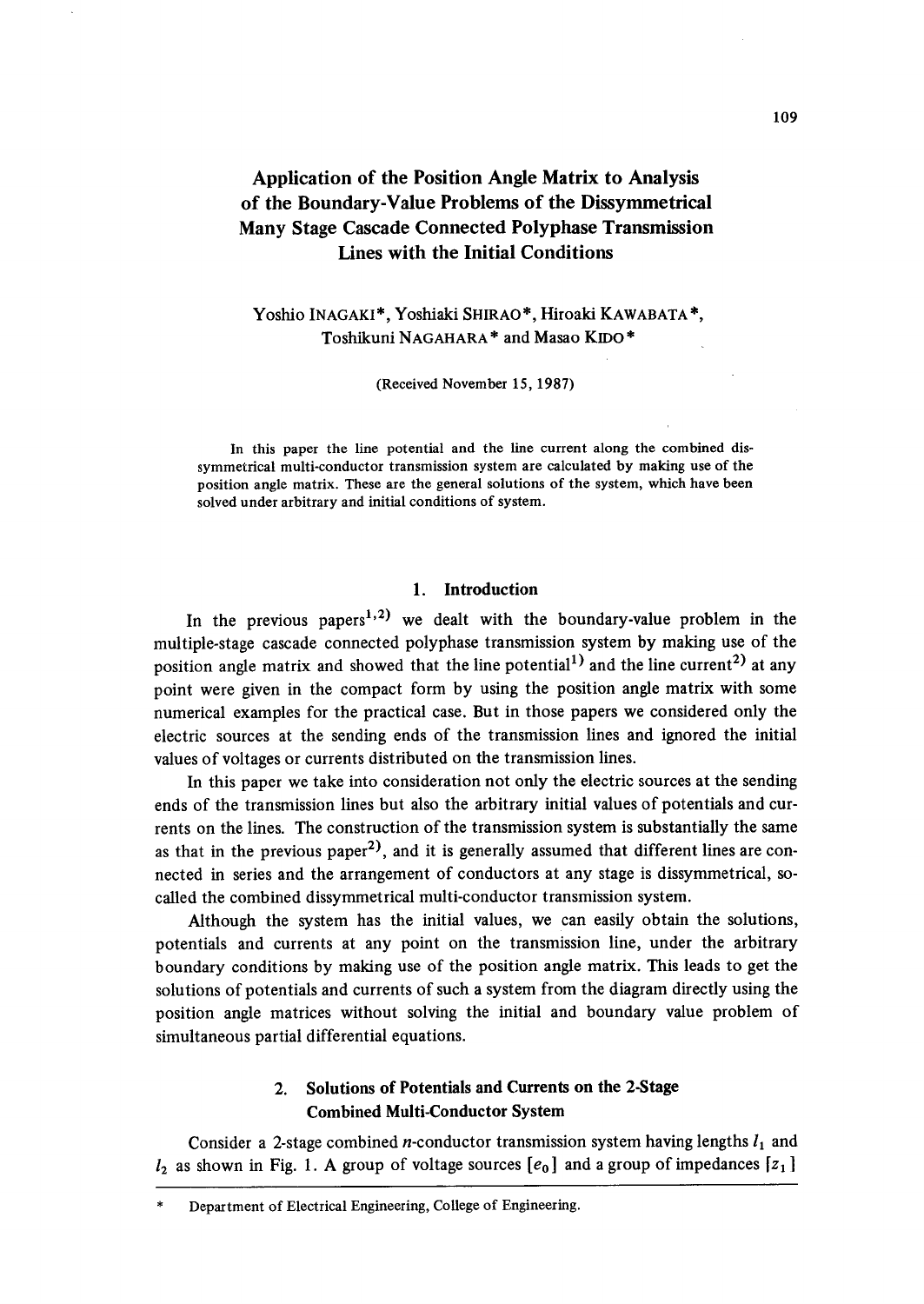#### Yoshio INAGAKI, Yoshjaki SHIRAO, Hiroaki KAWABATA, Toshikuni NAGAHARA and Masao KIDO



 $Fig. 1$ An equivalent circuit of cascade connected polyphase trans mission system.

are in series at the sending terminal A. Groups of impedances  $[z_2]$  and  $[z_3]$  are at the point B and at the receiving terminal C, respectively. Matrices  $[e_i(x_i)]$  and  $[i_i(x_i)]$ are respectively traveling voltage and current waves at an arbitrary point  $x_i$  on the *i*-th stage line. Now these solutions may be expressed<sup>3)</sup> in the operational forms as follows:

$$
[e_i(x_i)] = \sinh [k_i] x_i \cdot [\alpha_i] + \cosh [k_i] x_i \cdot [\beta_i]
$$

$$
+ [k_i]^{-1} \int_0^{x_i} \sinh [k_i] (x_i - \xi_i) [Q_i(\xi_i)] d\xi_i
$$
 (1)

$$
[i_i(x_i)] = - [k_i^*]^{-1} [k_i] (\cosh [k_i] x_i \cdot [\alpha_i]
$$
  
+ sinh [k\_i] x\_i \cdot [\beta\_i]) + [k\_i^\*]^{-1} {p [L\_i] [I\_i(x\_i, 0)]  
-  $\int_0^{x_i} \cosh [k_i] (x_i - \xi_i) [Q_i(\xi_i)] d\xi_i$  } (2)

$$
[k_i^*] = [pL_i + R_i]
$$
\n(3)

$$
[k_i]^2 = [k_i^*] [pC_i + G_i]
$$
 (4)

$$
[Q_i(x)] = p[L_i] \frac{d}{dx} [I_i(x, 0)] - p[k_i^*] [C_i] [E_i(x, 0)] \qquad (5)
$$

where  $[\alpha_i]$  and  $[\beta_i]$  are the constants of the integration to be determined by boundary conditions,  $[E_i(x_i, 0)]$  and  $[I_i(x_i, 0)]$  are the initial values of voltages and currents on the lines,  $[L_i]$ ,  $[C_i]$ ,  $[R_i]$  and  $[G_i]$  are  $n \times n$  matrices representing the inductances, capacitances, resistances and leakances per unit length of the transmission lines respectively and  $p$  is Heaviside's operator.

For such a case of Fig. 1, the boundary conditions are written as

$$
[e1(l1)] = [e2(0)] = [z2] ([i1(l1)] - [i2(0)])
$$
 (6)

$$
[e_2(l_2)] = [z_3] [i_2(l_2)] \tag{7}
$$

We can get integral constants  $[\alpha_1]$ ,  $[\beta_1]$ ,  $[\alpha_2]$  and  $[\beta_2]$  from Eqs. (1), (2), (6) and (7). At  $i = 2$ ,  $x_2 = 0$  in Eq. (1), we find

$$
[e_2(0)] = [\beta_2] \tag{8}
$$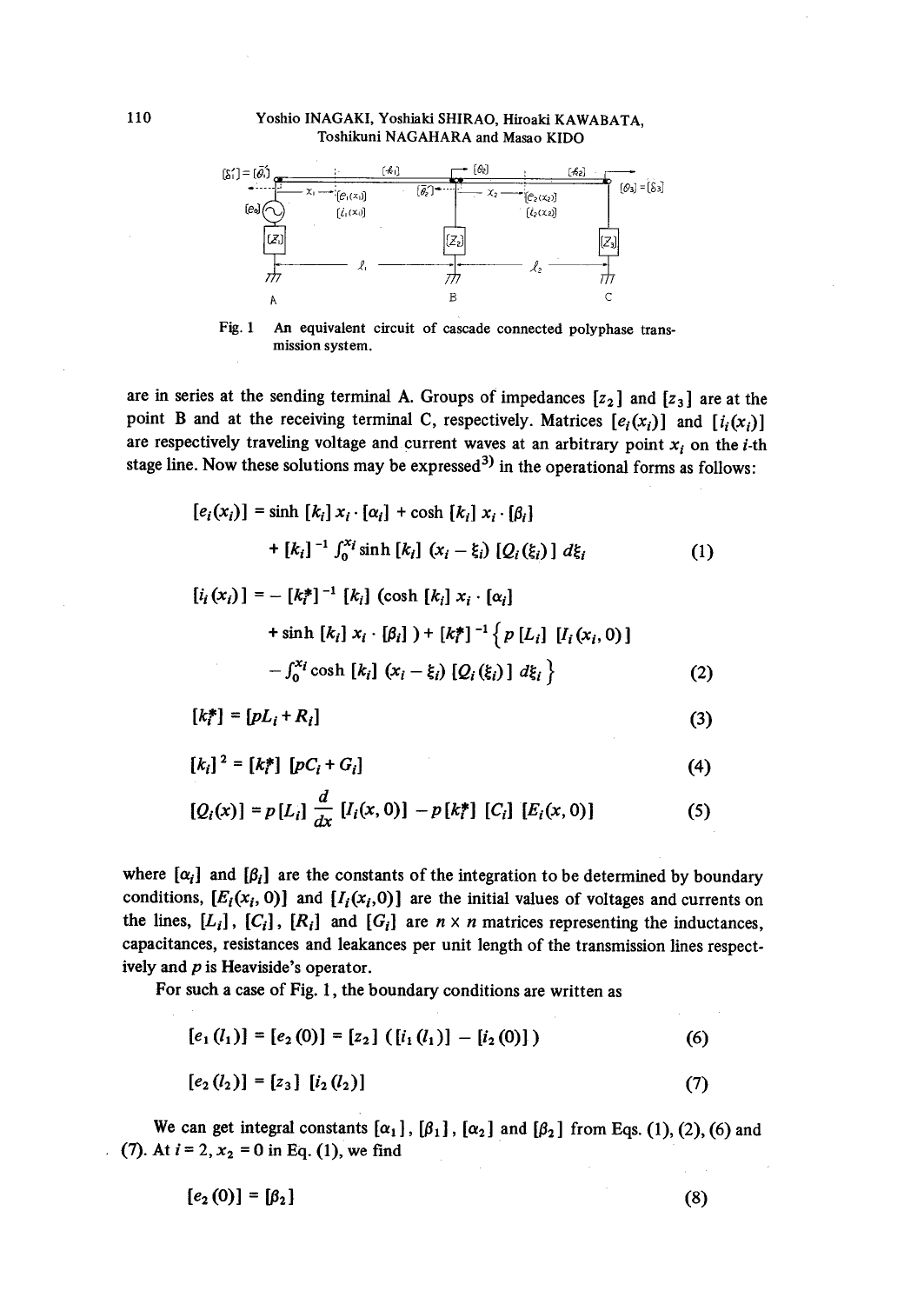From Eqs. (1), (2) and (7), we obtain the next equation

$$
\sinh [k_2] l_2 \cdot [\alpha_2] + \cosh [k_2] l_2 \cdot [\beta_2]
$$
  
+  $[k_2]^{-1} \int_0^{l_2} \sinh [k_2] (l_2 - \xi_2) [Q_2(\xi_2)] d\xi_2$   
=  $[z_3] (- [k_2^*]^{-1} [k_2] (\cosh [k_2] l_2 \cdot [\alpha_2])$   
+  $\sinh [k_2] l_2 \cdot [\beta_2]) + [k_2^*]^{-1} \{ p [L_2] [l_2(l_2, 0)]$   
-  $\int_0^{l_2} \cosh [k_2] (l_2 - \xi_2) [Q_2(\xi_2)] d\xi_2 \}$  (9)

Now, introducing the position angle matrix  $[\delta_3]$  that satisfies the relation tanh  $[\delta_3]$  $= [z_3]$   $[k_2^*]$ <sup>-1</sup>  $[k_2]$  and taking Eq. (8) into account, Eq. (9) becomes as follows:

$$
(\sinh [k_2] l_2 + \tanh [\delta_3] \cosh [k_2] l_2) [\alpha_2]
$$
  
= - (\cosh [k\_2] l\_2 + \tanh [\delta\_3] \sinh [k\_2] l\_2) [e\_2(0)]  
- \int\_0^{l\_2} \sinh [k\_2] (l\_2 - \xi\_2) [k\_2]^{-1} [Q\_2(\xi\_2)] d\xi\_2  
+ \tanh [\delta\_3] \cdot [k\_2]^{-1} \{ p [L\_2] [l\_2(l\_2, 0)]  
- \int\_0^{l\_2} \cosh [k\_2] (l\_2 - \xi\_2) [Q\_2(\xi\_2)] d\xi\_2 \}

**Therefore** 

$$
[\alpha_2] = -\left\{ \text{SH}\left( [\delta_3] + [k_2] l_2 \right) \right\}^{-1} \text{ CH}\left( [\delta_3] + [k_2] l_2 \right) \cdot [e_2(0)]
$$
  
 
$$
-\left\{ \text{SH}\left( [\delta_3] + [k_2] l_2 \right) \right\}^{-1} \int_0^{l_2} \text{SH}\left\{ [\delta_3] + [k_2] (l_2 - \xi_2) \right\}
$$
  
 
$$
\times [k_2]^{-1} [Q_2(\xi_2)] d\xi_2 + \left\{ \text{SH}\left( [\delta_3] + [k_2] l_2 \right) \right\}^{-1}
$$
  
 
$$
\times \sinh [\delta_3] \cdot [k_2]^{-1} p [L_2] [l_2(l_2, 0)] \tag{10}
$$

Substitution of Eqs. (8) and (1O) in Eq. (1) results

$$
[e_{2}(x_{2})] = SH\{ [k_{2}] (l_{2} - x_{2}) + [\delta_{3}] \} \{ SH([k_{2}] l_{2} + [\delta_{3}]) \}^{-1}
$$
  
 
$$
\times ([e_{2}(0)] - \int_{0}^{x_{2}} \sinh [k_{2}] \xi_{2} \cdot [k_{2}]^{-1} [Q_{2}(\xi_{2})] d\xi_{2})
$$
  
+ sinh [k\_{2}] x\_{2} \cdot \{ SH([\delta\_{3}] + [k\_{2}] l\_{2}) \}^{-1}  

$$
\times (\sinh [\delta_{3}] \cdot [k_{2}]^{-1} p [L_{2}] [l_{2} (l_{2}, 0)]
$$
  
- 
$$
\int_{x_{2}}^{l_{2}} SH\{ [\delta_{3}] + [k_{2}] (l_{2} - \xi_{2}) \} [k_{2}]^{-1} [Q_{2}(\xi_{2})] d\xi_{2})
$$
  
(11)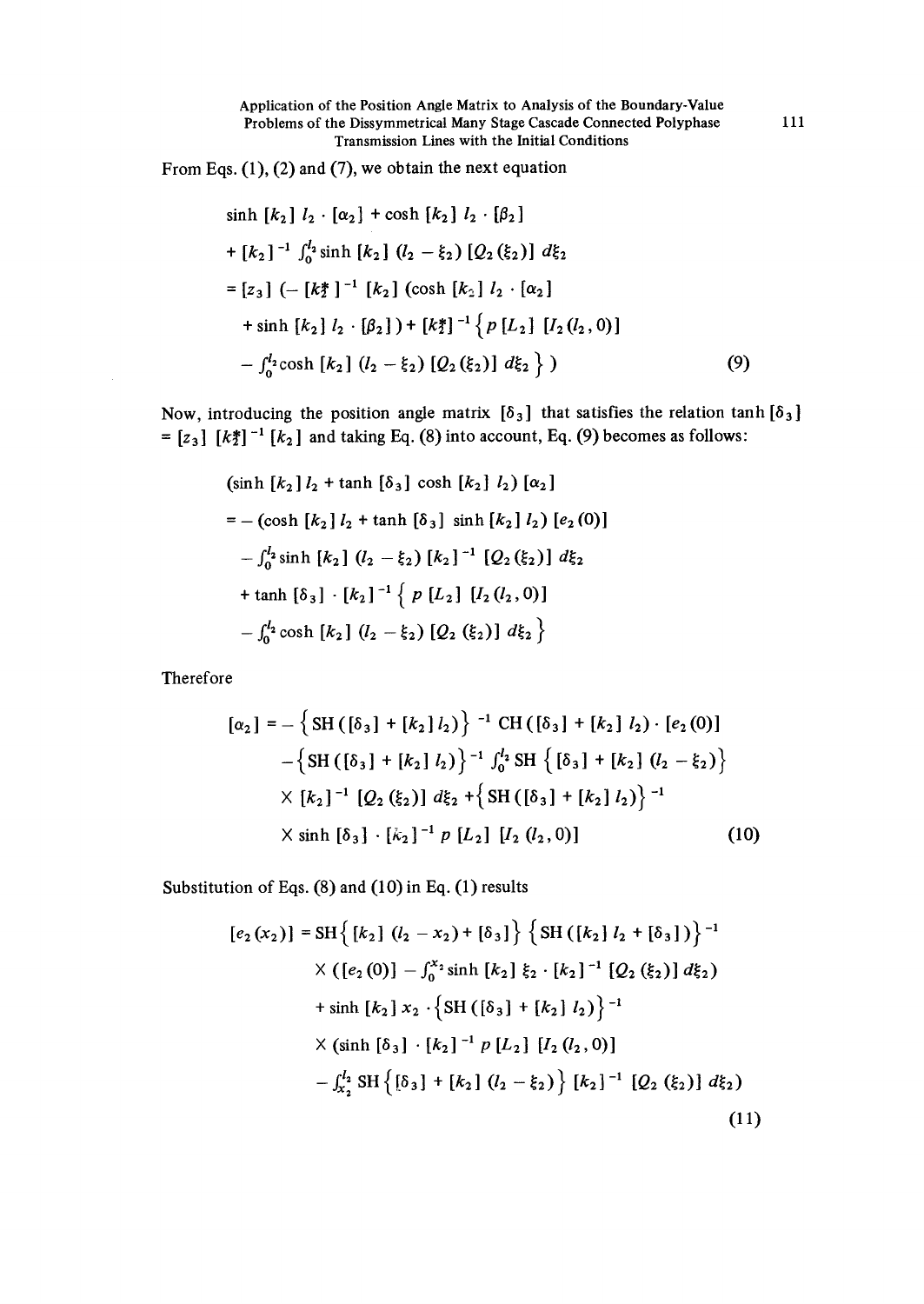### 112 Yoshio lNAGAKI,'Yoshiaki SHIRAO, Hiroaki KAWABATA, Toshikuni NAGAHARA and Masao KIDO

# 3. Solutions of Potentials and Currents on the m-Stage Combined Multi-Conductor System

By the same method as Section 2, the equation of the line potentials for all cases of one-, two- and three-stage transmission lines may be written in the same style as follows:

$$
[e_i(x_i)] = \text{SH}\left\{ [k_i] \ (l_i - x_i) + [\theta_{i+1}] \right\} \left\{ \text{SH}\left( [k_i] \ l_i + [\theta_{i+1}] \right) \right\}^{-1}
$$
  
 
$$
\times \left\{ [e_i(0) - [Q_i(0, x_i)] \right\} + \sinh [k_i] \ x_i
$$
  
 
$$
\times \left\{ \text{SH}\left( [\tilde{\theta}_{i+1}] + [k_i] \ l_i \right) \right\}^{-1} \left( [P_{m,i}^*] - [\tilde{Q}_i(x_i, l_i)] \right) \tag{12}
$$

where

$$
[Q_i(0, x_i)] = \int_0^{x_i} \sinh [k_i] \xi_i \cdot [k_i]^{-1} [Q_i(\xi_i)] d\xi_i
$$
  

$$
[\tilde{Q}_i(x_i, l_i)] = \int_{x_i}^{l_i} \text{SH} \{ [\tilde{Q}_{i+1}] + [k_i] (l_i - \xi_i) \} [k_i]^{-1} [Q_i(\xi_i)] d\xi_i
$$

Here the matrix  $[P_{m,i}^*]$  is as follows:

for the case of the one-stage transmission system  $(m = 1)$ 

 $[P_{1,1}^*] = SH [\tilde{\theta}_2] \cdot [P_{1,l}]$ 

for the case of the two-stage transmission system  $(m = 2)$ 

$$
[P_{2,1}^*] = \text{SH } [\tilde{\theta}_2] \cdot [P_{1,l}] - [r_1] \text{ SH } ([\tilde{\theta}_3] + [k_2] l_2) [P_{2,0}]
$$
  
+ 
$$
[r_1] (\text{SH } [\tilde{\theta}_3] \cdot [P_{2,l}] - [T_2])
$$

$$
[P_{2,2}^*] = \text{SH} [\bar{\theta}_3] \cdot [P_{2,l}]
$$

for the case of the three-stage transmission system  $(m = 3)$ 

$$
[P_{3,1}^*] = \text{SH} \left[ \tilde{\theta}_2 \right] \cdot [P_{1,l}] - [r_1] \text{ SH} \left( \left[ \tilde{\theta}_3 \right] + [k_2] l_2 \right) \cdot [P_{2,0}] - [r_1] [r_2] \text{ SH} \left( \left[ \tilde{\theta}_4 \right] + [k_3] l_3 \right) \cdot [P_{3,0}] + [r_1] \left( \text{SH} \left[ \tilde{\theta}_3 \right] \cdot [P_{2,l}] - [T_2] \right) + [r_1] [r_2] \left( \text{SH} \left[ \tilde{\theta}_4 \right] \cdot [P_{3,l}] - [T_3] \right) = \text{SH} \left[ \tilde{\theta}_3 \right] \cdot [P_{2,l}] - [r_2] \text{ SH} \left( \left[ \tilde{\theta}_4 \right] + [k_3] l_3 \right) \cdot [P_{3,0}] + [r_2] \left( \text{SH} \left[ \tilde{\theta}_4 \right] \cdot [P_{3,l}] - [T_3] \right)
$$

 $[P_{3,3}^{*}] = SH [\tilde{\theta}_4] \cdot [P_{3,l}]$ 

where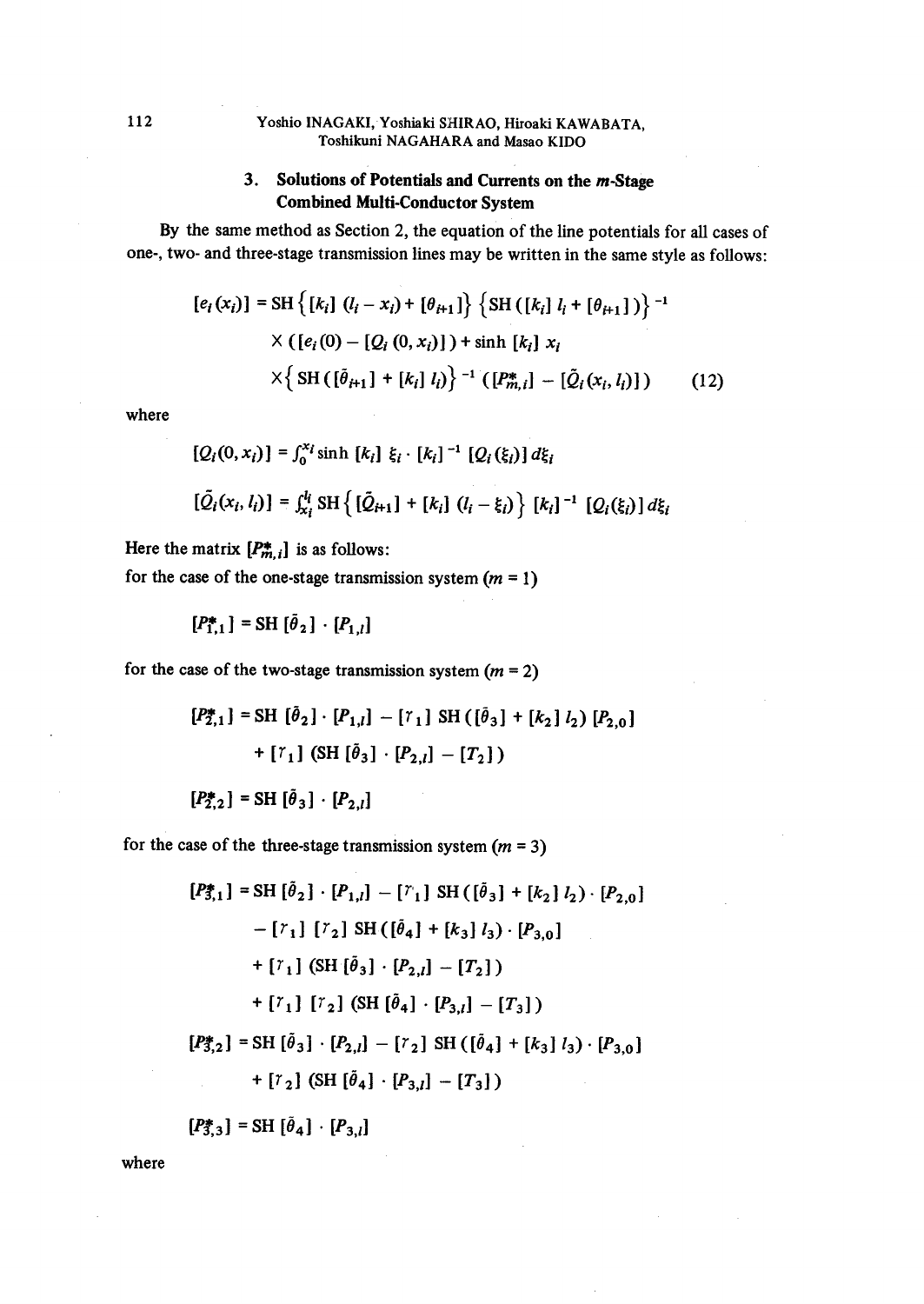Application of the Position Angle Matrix to Analysis of the Boundary-Value Problems of the Dissymmetrical Many Stage Cascade Connected Polyphase 113 Transmission Lines with the Initia1 Conditions

$$
[\tilde{r}_j] = \text{SH } ([\tilde{\theta}_{j+1}] + [k_j] l_j + [\tilde{\theta}_j']) \{ \text{SH } ([k_j] l_j + [\tilde{\theta}_j']) \}^{-1}
$$
  
 
$$
\times \text{ SH } [\tilde{\theta}_{j+1}'] \{ \text{SH } ([\tilde{\theta}_{j+2}] + [k_{j+1}] l_{j+1} + [\tilde{\theta}_{j+1}']) \}^{-1}
$$
  

$$
[T_j] = \int_0^{l_j} \text{SH} \{ [\tilde{\theta}_{j+1}] + [k_j] (l_j - \xi_j) \} [k_j]^{-1} [Q_j(\xi_j)] d\xi_j
$$
  

$$
[P_{i,0}] = [k_i]^{-1} p [L_i] [I_i(0,0)]
$$
  

$$
[P_{i,1}] = [k_i]^{-1} p [L_i] [I_i(l_i,0)]
$$

Thus the general form of the matrix  $[P^*_{m,i}]$  turns out to be

$$
[P_{m,i}^*] = \text{SH} \left[ \tilde{\theta}_{i+1} \right] \cdot [P_{i,1}] - \sum_{\lambda=i}^{m-1} \left( \prod_{j=i}^{\lambda} \left[ \tilde{\tau}_j \right] \right) \text{SH} \left( \left[ \tilde{\theta}_{\lambda+2} \right] + \left[ k_{\lambda+1} \right] l_{\lambda+1} \right) [P_{\lambda+1,0}]
$$
  
+ 
$$
\sum_{\lambda=i}^{m-1} \left( \prod_{j=i}^{\lambda} \left[ \gamma_j \right] \right) \left( \text{SH} \left[ \tilde{\theta}_{\lambda+2} \right] \cdot \left[ P_{\lambda+1,1} \right] - \left[ T_{\lambda+1} \right] \right) \tag{13}
$$

where

$$
(\text{SH } [\tilde{\theta}] )^{-1} \text{ CH } [\tilde{\theta}] = \text{CH } [\theta] \text{ (SH } [\theta])^{-1}
$$
\n
$$
\tanh [\delta'_{i+1}] = [z_{i+1}] [\mathbf{k}_{i+1}^{*}]^{-1} [\mathbf{k}_{i+1}]
$$
\n
$$
\tanh [\delta_{i+1}] = [z_{i+1}] [\mathbf{k}_{i}^{*}]^{-1} [\mathbf{k}_{i}]
$$

and  $\sum_{\lambda=r}^{s}$  = 0 when s < r. Exactly the following relationships hold for the coefficients [8],  $\lceil \delta' \rceil$ ,  $\lceil \theta \rceil$  and  $\lceil \theta' \rceil$ .

$$
\tanh \left[ \delta_{i} \right] (\text{TH} \left[ \theta_{i} \right])^{-1} = [U] + \tanh \left[ \delta_{i}' \right] \left\{ \text{TH} \left( \left[ k_{i} \right] l_{i} + \left[ \theta_{i+1} \right] \right) \right\}^{-1}
$$
\n
$$
\tanh \left[ \delta_{i}' \right] (\text{TH} \left[ \bar{\theta}_{i}' \right])^{-1} = [U] + \tanh \left[ \delta_{i} \right] \left\{ \text{TH} \left( \left[ k_{i-1} \right] l_{i-1} + \left[ \bar{\theta}_{i-1}' \right] \right) \right\}^{-1}
$$

 The equation of the line current may be obtained by the same procedure as the case of the 1ine potential, that is

$$
[i_i(x_i)] = [k_i^*]^{-1} [k_i] (CH\{ [k_i] (l_i - x_i) + [\theta_{i+1}] \}
$$
  
 
$$
\times \{ SH([k_i] l_i + [\theta_{i+1}]) \}^{-1} ([e_i(0)] - [Q_i(0, x_i)] )
$$
  
+ 
$$
[k_i]^{-1} p [L_i] [I_i(x_i, 0)] - \cosh [k_i] x_i \{ SH([\bar{\theta}_{i+1}] + [k_i] l_i) \}^{-1}
$$
  

$$
\times ([P_{m,i}^*] - [\tilde{Q}_i(x_i, l_i)] ) )
$$
 (14)

Equations (12) and (14) give all the line potentials and currents for the case of  $(m)$  $= 1$ :  $i = 1$ ),  $(m = 2 : i = 1, i = 2)$  and  $(m = 3 : i = 1, i = 2, i = 3)$ .

 We now return to the consideration of the general case. We lead here the line potential in the case of  $(m = m, i = i + 1)$  assuming that Eqs. (12) and (14) hold in the case of  $(m = m, i = i).$ 

The general solutions on the  $(i + 1)$ -th stage for the line equations are: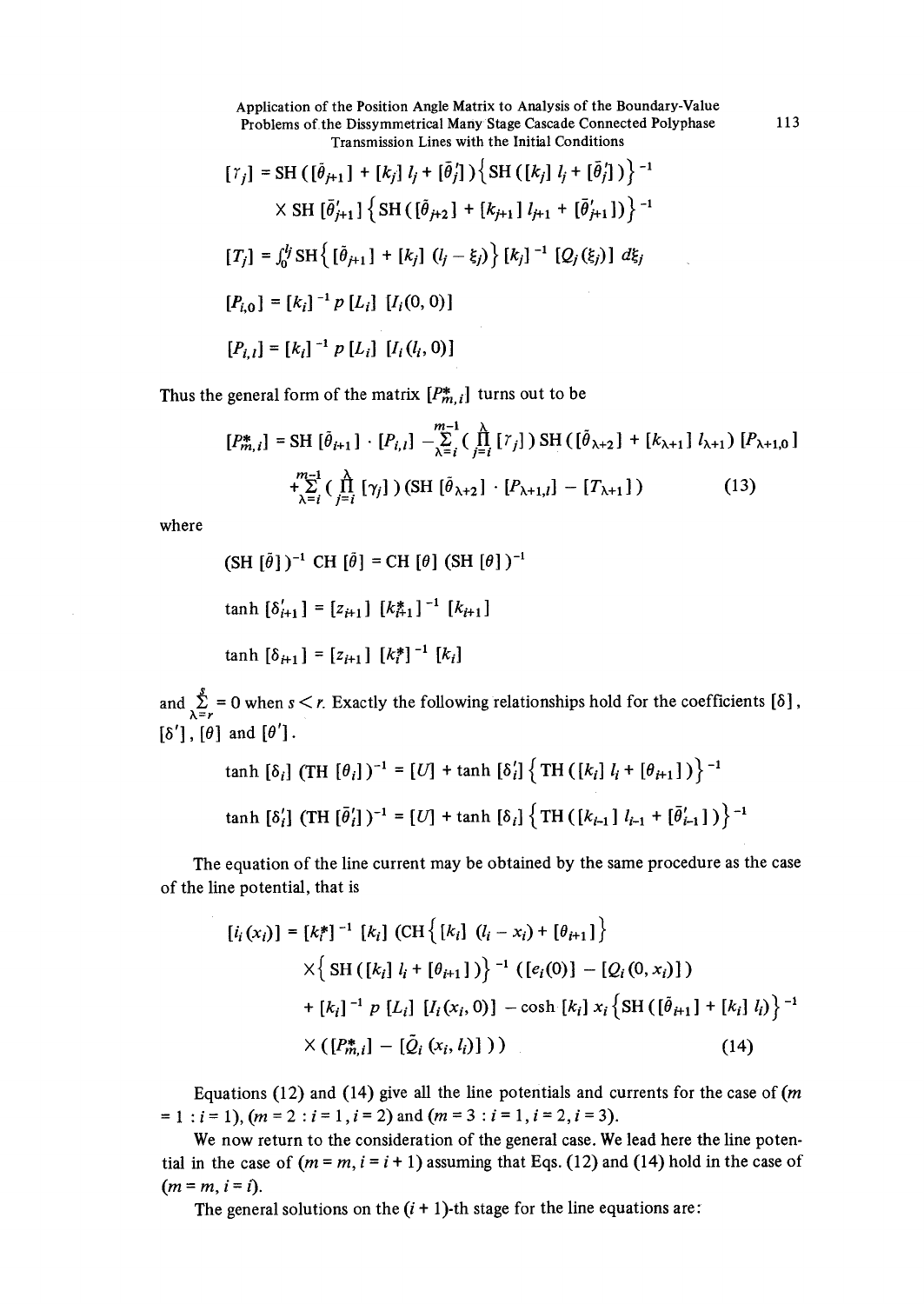## 114 Yoshio lNAGAKI, Yoshiaki SHIRAO, Hiroaki KAWABATA, Toshikuni NAGAHARA and Masao KIDO

$$
[e_{i+1}(x_{i+1})] = \sinh [k_{i+1}] x_{i+1} \cdot [\alpha_{i+1}] + \cosh [k_{i+1}] x_{i+1} \cdot [\beta_{i+1}]
$$
  
+ 
$$
[k_{i+1}]^{-1} \int_0^{x_{i+1}} \sinh [k_{i+1}] (x_{i+1} - \xi_{i+1}) [Q_{i+1} (\xi_{i+1})] d\xi_{i+1}
$$
  
(15)

$$
[i_{i+1}(x_{i+1})] = - [k_{i+1}^*]^{-1} [k_{i+1}] (\cosh [k_{i+1}] x_{i+1} \cdot [\alpha_{i+1}]
$$
  
+ sinh  $[k_{i+1}] x_{i+1} \cdot [\beta_{i+1}] + [k_{i+1}^*]^{-1} \{ p[L_{i+1}] [l_{i+1}(x_{i+1}, 0)] - \int_0^{x_{i+1}} \cosh [k_{i+1}] (x_{i+1} - \xi_{i+1}) [Q_{i+1} (\xi_{i+1})] d\xi_{i+1} \} (16)$ 

From Fig. 2 the boundary conditions may be expressed as

$$
[e_i(l_i)] = [e_{i+1}(0)] = [z_{i+1}] \left( [i_i(l_i)] - [i_{i+1}(0)] \right) \tag{17}
$$

From Eqs.  $(12)$ ,  $(15)$  and  $(17)$ 

$$
[e_{i+1}(0)] = [\beta_{i+1}]
$$
  
= SH  $[\theta_{i+1}]$  { SH  $([k_i] l_i + [\theta_{i+1}])$ }<sup>-1</sup>  $([e_i(0)] - [Q_i(0, l_i)])$   
+ sinh  $[k_i] l_i$  { SH  $([\hat{\theta}_{i+1}] + [k_i] l_i)$ }<sup>-1</sup>  $[P_{m,i}^*]$  (18)

From Eqs. (14), (16) and (17)

$$
[e_{i+1}(0)] = [z_{i+1}] ([k_i^*]^{-1} [k_i] (CH [\theta_{i+1}] {\text{SH}([k_i] l_i + [\theta_{i+1}]) }^{-1}
$$
  
\n
$$
\times ([e_i(0)] - [Q_i(0, l_i)] ) + [k_i]^{-1} p [L_i] [l_i(l_i, 0)]
$$
  
\n
$$
- \cosh [k_i] l_i {\text{SH}([\tilde{\theta}_{i+1}] + [k_i] l_i)}^{-1} [P_{m,i}^*])
$$
  
\n
$$
+ [k_{i+1}^*]^{-1} [k_{i+1}] [\alpha_{i+1}] - [k_{i+1}^*]^{-1} p [L_{i+1}] [l_{i+1}(0, 0)] )
$$
  
\n
$$
= \tanh [\delta_{i+1}] (CH [\theta_{i+1}] {\text{SH}([k_i] l_i + [\theta_{i+1}]) }^{-1}
$$
  
\n
$$
\times ([e_i(0)] - [Q_i(0, l_i)]) + [P_{i,1}]
$$
  
\n
$$
- \cosh [k_i] l_i {\text{SH}([\tilde{\theta}_{i+1}] + [k_i] l_i})^{-1} [P_{m,i}^*])
$$
  
\n
$$
+ \tanh [\delta_{i+1}'] ([\alpha_{i+1}] - [P_{i+1,0}])
$$
  
\n(19)

Eliminating the term  $\int$  SH ([k]  $l + [e+1]$  + [eithild  $\int$  (fei(O)] =  $\int$  (0, 4)]) from Eqs. (1) and  $(19)$  and rewriting them, we get

$$
\begin{aligned}\n\left\{ [U] - \tanh \left[ \delta_{H1} \right] \cdot (\text{TH} \left[ \theta_{H1} \right])^{-1} \right\} \left[ e_{H1}(0) \right] + \tanh \left[ \delta_{H1} \right] \\
&\times \left( \left\{ (\text{TH} \left[ \theta_{H1} \right])^{-1} \sinh \left[ k_i \right] l_i + \cosh \left[ k_i \right] l_i \right\} \left\{ \text{SH} \left( \left[ \theta_{H1} \right] + \left[ k_i \right] l_i \right) \right\}^{-1} \left[ P_{m,i}^* \right] \\
&- \left[ P_{i,i} \right] \right) = \tanh \left[ \delta'_{i+1} \right] \left( \left[ \alpha_{i+1} \right] - \left[ P_{i+1,0} \right] \right)\n\end{aligned} \tag{20}
$$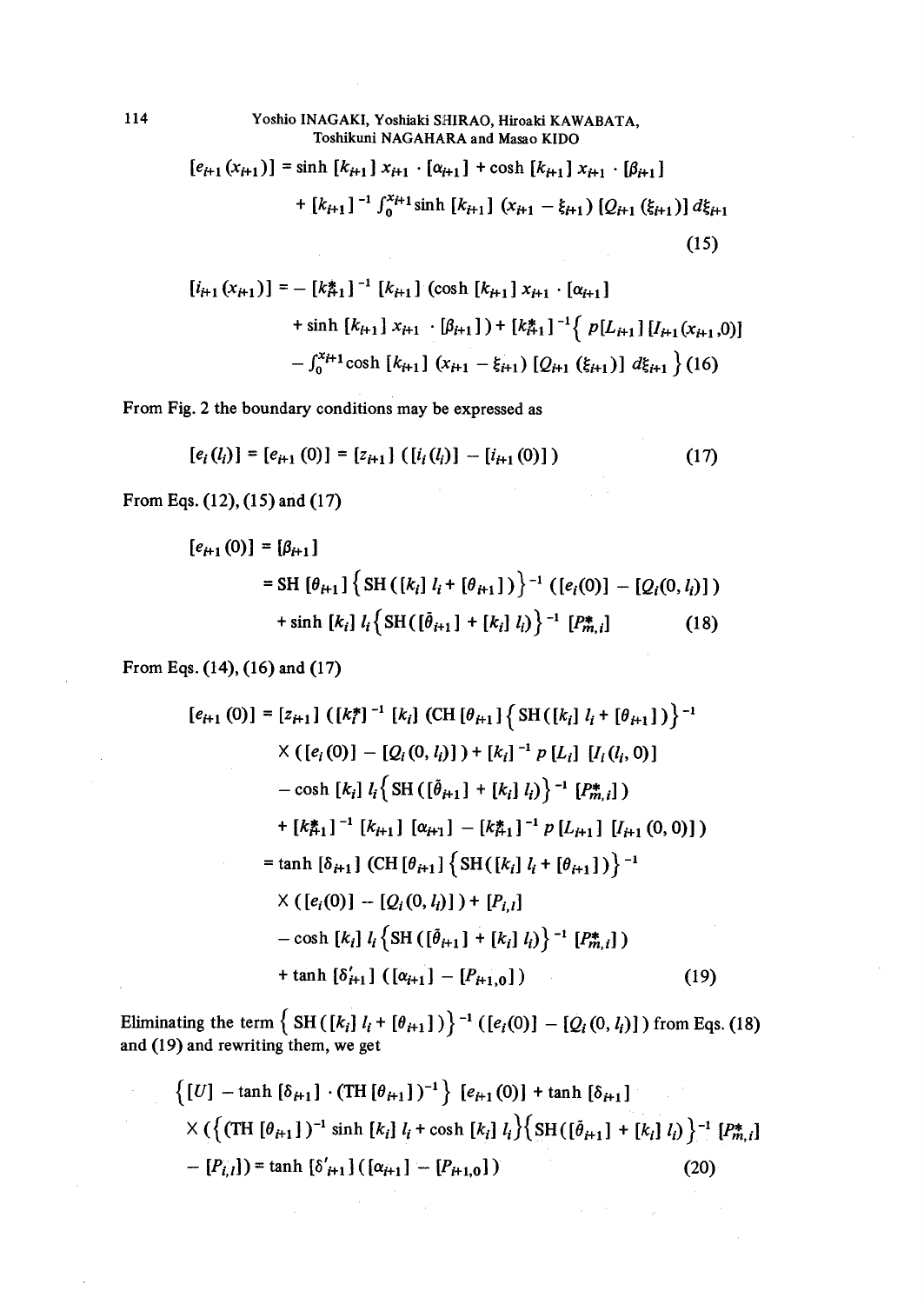



Fig. 2 An equivalent circuit of multiple-stage cascade connected polyphase transmission system.

Consider the circuit of Fig. 2, which is a general case of Fig. 1, where the impedance matrix  $[z_{i+1}^{*}]$  looking from the end terminal of line *i* toward line  $(i + 1)$ , and the impedance matrix  $[z_1^*]$  looking from the start terminal of line  $(i + 1)$  toward the end terminal are related as

$$
[z_{i+1}^*]^{-1} = [z_{i+1}]^{-1} + [z_{i+1}^*]^{-1}
$$

Hence

$$
[k_i]^{-1} [k_i^*] [z_{i+1}^*]^{-1} = [k_i]^{-1} [k_i^*] [z_{i+1}]^{-1} + [k_i]^{-1} [k_i^*] [z_{i+1}]^{-1}
$$
  
 
$$
\times [z_{i+1}] [k_{i+1}^*]^{-1} [k_{i+1}] [k_{i+1}]^{-1} [k_{i+1}^*] [z_{i+1}^*]^{-1}
$$

and

$$
(\text{TH}[\theta_{i+1}])^{-1} = (\tanh [\delta_{i+1}])^{-1} + (\tanh [\delta_{i+1}])^{-1} \tanh [\delta'_{i+1}]
$$
  
 
$$
\times \{ \text{TH}([\mathbf{k}_{i+1} | \mathbf{l}_{i+1} + [\theta_{i+2}]) \}^{-1}
$$

Therefore

$$
\tanh \left[ \delta_{i+1} \right] (\text{TH} \left[ \theta_{i+1} \right])^{-1} = [U] + \tanh \left[ \delta'_{i+1} \right] \times \left\{ \text{TH} \left( \left[ k_{i+1} \right] l_{i+1} + \left[ \theta_{i+2} \right] \right) \right\}^{-1} \tag{21}
$$

From Eqs. (20) and (21) we may obtain  $[\alpha_{i+1}]$  as follows:

$$
[\alpha_{i+1}] = -\left\{ \text{TH}\left( \left[ k_{i+1} \right] l_{i+1} + \left[ \theta_{i+2} \right] \right) \right\}^{-1} \left[ e_{i+1}(0) \right] + (\tanh \left[ \delta'_{i+1} \right] )^{-1} \tanh \left[ \delta_{i+1} \right] \left\{ \left( \text{SH}\left[ \theta_{i+1} \right] \right)^{-1} \left[ P_{m,i}^* \right] \right\} - \left[ P_{i,1} \right] \right\} + \left[ P_{i+1,0} \right]
$$

The impedance matrix  $[w'_{i+1}]$  looking from the end terminal of line i toward the start terminal, and the impedance matrix  $[w_{i+1}]$  looking from the start terminal of line  $(i + 1)$  toward line *i* are related as

$$
[w_{i+1}]^{-1} = [z_{i+1}]^{-1} + [w'_{i+1}]^{-1}
$$

thus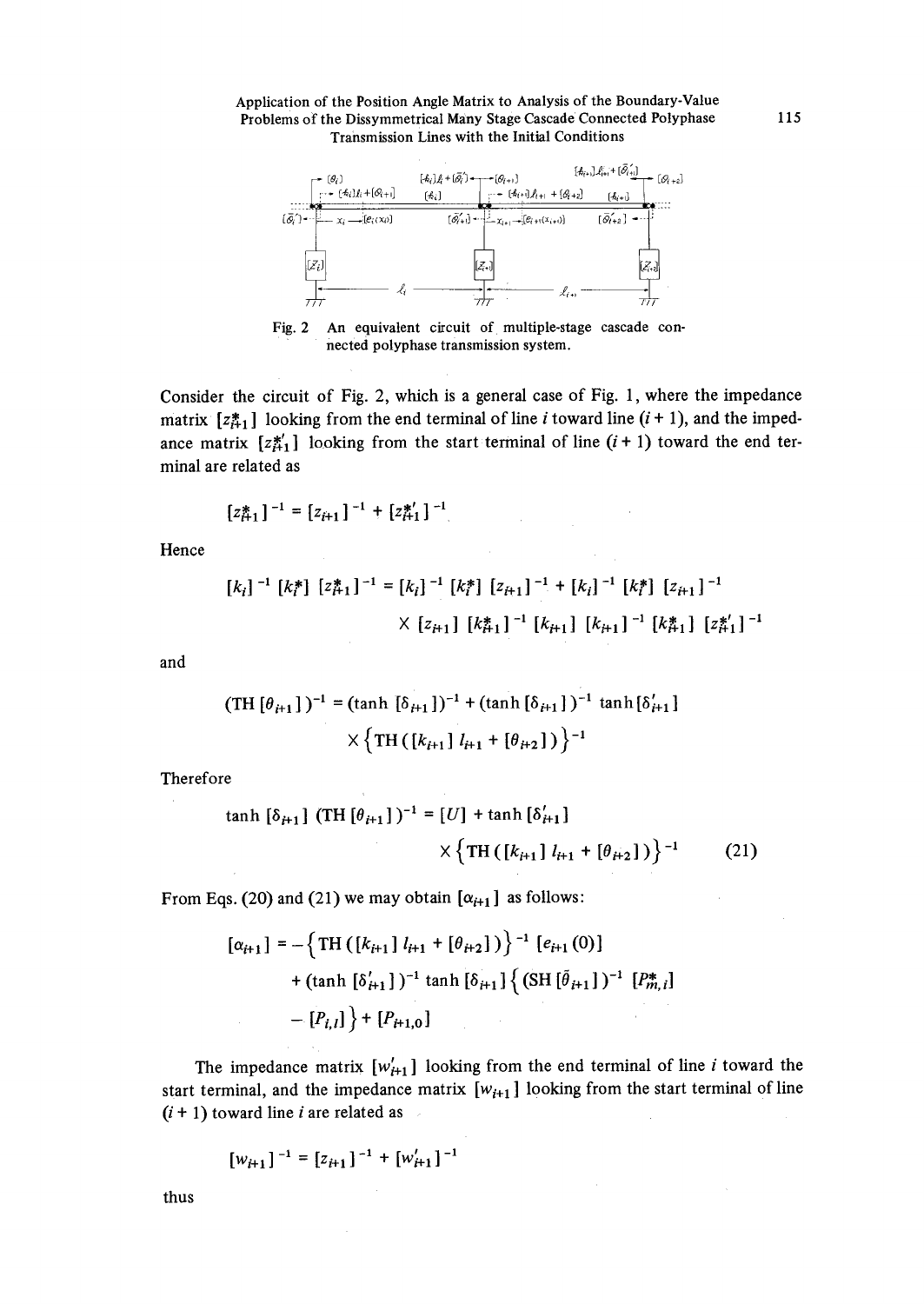### 116 Yoshio lNAGAKI, Yoshiaki SHIRAO, Hiroaki KAWABATA, Toshikuni NAGAHARA and Masae KIDO

$$
\tanh \left[ \delta'_{i+1} \right] \cdot (\text{TH} \left[ \bar{\theta}'_{i+1} \right])^{-1} = [U] + \tanh \left[ \delta_{i+1} \right] \times \left\{ \text{TH} \left( \left[ k_i \right] l_i + \left[ \bar{\theta}'_i \right] \right) \right\}^{-1} \tag{22}
$$

From Eqs. (21) and (22)

$$
(\tanh [\delta'_{t+1}])^{-1} \tanh [\delta_{t+1}] = \left\{ SH([\tilde{\theta}_{t+2}] + [k_{t+1}] l_{t+1}) \right\}^{-1}
$$
  
 
$$
\times SH([\tilde{\theta}_{t+2}] + [k_{t+1}] l_{t+1} + [\tilde{\theta}'_{t+1}] )
$$
  
 
$$
\times (SH[\tilde{\theta}'_{t+1}])^{-1} SH([k_{t}] l_{t} + [\tilde{\theta}'_{t}] )
$$
  
 
$$
\times \left\{ SH([\tilde{\theta}_{t+1}] + [k_{t}] l_{t} + [\tilde{\theta}'_{t}] ) \right\}^{-1} SH[\tilde{\theta}_{t+1}]
$$
  

$$
= \left\{ SH([\tilde{\theta}_{t+2}] + [k_{t+1}] l_{t+1}) \right\}^{-1} [\gamma_{t}]^{-1} SH[\tilde{\theta}_{t+1}]
$$

then

$$
[\alpha_{i+1}] = -\left\{ TH([k_{i+1} | l_{i+1} + [\theta_{i+2}]) \right\}^{-1} [e_{i+1}(0)]
$$
  
+
$$
\left\{ SH([\tilde{\theta}_{i+2}] + [k_{i+1} | l_{i+1}) \right\}^{-1} [\gamma_i]^{-1} ([P_{m,i}^*]
$$
  
-
$$
SH[\tilde{\theta}_{i+1}] \cdot [P_{i,1}] ) + [P_{i+1,0}]
$$
 (23)

Substitution of  $\left[\beta_{t+1}\right]$  in Eq. (18) and Eq. (23) into Eq. (15) results

$$
[e_{i+1}(x_{i+1})] = \mathrm{SH}\Big\{\left[k_{i+1}\right](l_{i+1} - x_{i+1}) + \left[\theta_{i+2}\right]\Big\}
$$
  
 
$$
\times \Big\{\mathrm{SH}\left(\left[k_{i+1}\right]l_{i+1} + \left[\theta_{i+2}\right]\right)\Big\}^{-1}\left(\left[e_{i+1}(0)\right]\right] - \left[Q_{i+1}(0, x_{i+1})\right]\right) + \sinh\left[k_{i+1}\right]x_{i+1}
$$
  
 
$$
\times \Big\{\mathrm{SH}\left(\left[\tilde{\theta}_{i+2}\right] + \left[k_{i+1}\right]l_{i+1}\right)\Big\}^{-1}\left(\left[P_{m,i+1}^*\right] - \left[\tilde{Q}_{i+1}(x_{i+1}, l_{i+1})\right]\right)\Big\}
$$

This equation is equal rightly to what the stage numbers have been exchanged from i to  $i + 1$  in Eq. (12). Furthermore, substituting  $[\beta_{i+1}] = [e_{i+1}(0)]$  and Eq. (23) in Eq. (16) and rewriting it, we can get the equation that the stage numbers have been exchanged from  $i$  to  $i + 1$  in Eq. (14).

#### 4. Conclusions

 Owing to the foregoing analysis it must be emphasized that the position angle matrix is sufficiently usefu1 for the multiple-stage combined polyphase transmission system although the system has the arbitrary initial values of voltages and currents on lines. In other words, the equation of the potential or the current at any point on the transmission line may be expressed simply by using the position angle matrix in the case of the boundary-value problem with initia1 values for the combined polyphase transmission system. Furthermore, we can easily find the line voltage or current from the system circuit diagram by means of the position angle matrix without solving the tedious initial and boundary value problem of simultaneous partial differential equations. In this paper